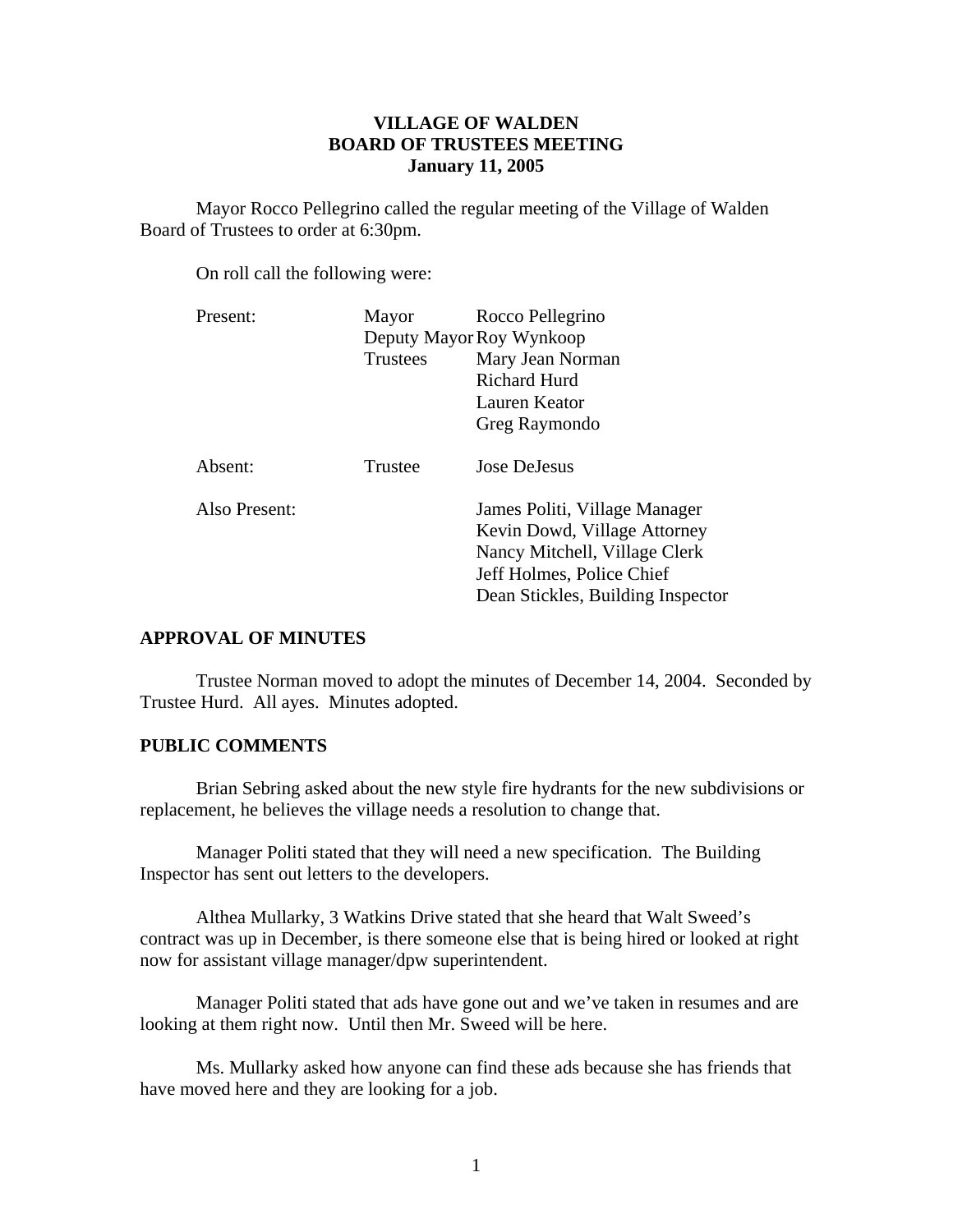Manager Politi stated that the position was advertised in NYCOM, ICMA and the Times Herald Record.

## **AUDITED BILLS**

Deputy Mayor Wynkoop moved to pay the audited bills of January 11, 2005. Seconded by Trustee Hurd. All ayes. Motion carried.

# **RESOLUTION NO. 07-04-05, DESIGNATING PLACE AND TIME OF ANNUAL ELECTION**

 Trustee Raymondo moved to adopt Resolution No. 07-04-05, Designating Place and Time of Annual Election, (attached). Seconded by Trustee Norman. All ayes. Resolution adopted.

## **SUBORDINATION AGREEMENT-14 CLINTON STREET**

Mr. Dowd indicated that they meet all the guidelines**.** 

Trustee Hurd asked if there has been any delinquency or late payments that the manager knows of.

Manager Politi stated, not that he is aware of.

Trustee Keator asked if the village would remain second on the mortgage.

Manager Politi indicated yes.

Trustee Hurd moved to approve the subordination agreement for 14 Clinton Street. Seconded by Deputy Mayor Wynkoop. All ayes. Motion carried.

#### **RIVERVIEW LANDING STREET DEDICATION**

Mayor Pellegrino stated that this is for street dedication. The village has had a couple of people phone in and one person at a meeting complaining about the snow removal.

Mr. Dowd advised the board that all the legal documentation is in proper order, however there were some outstanding issues, some were resolved today and some remain outstanding.

 Manager Politi indicated that there were fees that were outstanding, as-builts that needed to be completed and the inspection of the sewer lift station. The fees have been paid and the pump station is okay. The as-built drawings and there is a conflict with our easement so the village can get to the lift station. It's a conflict as to where that easement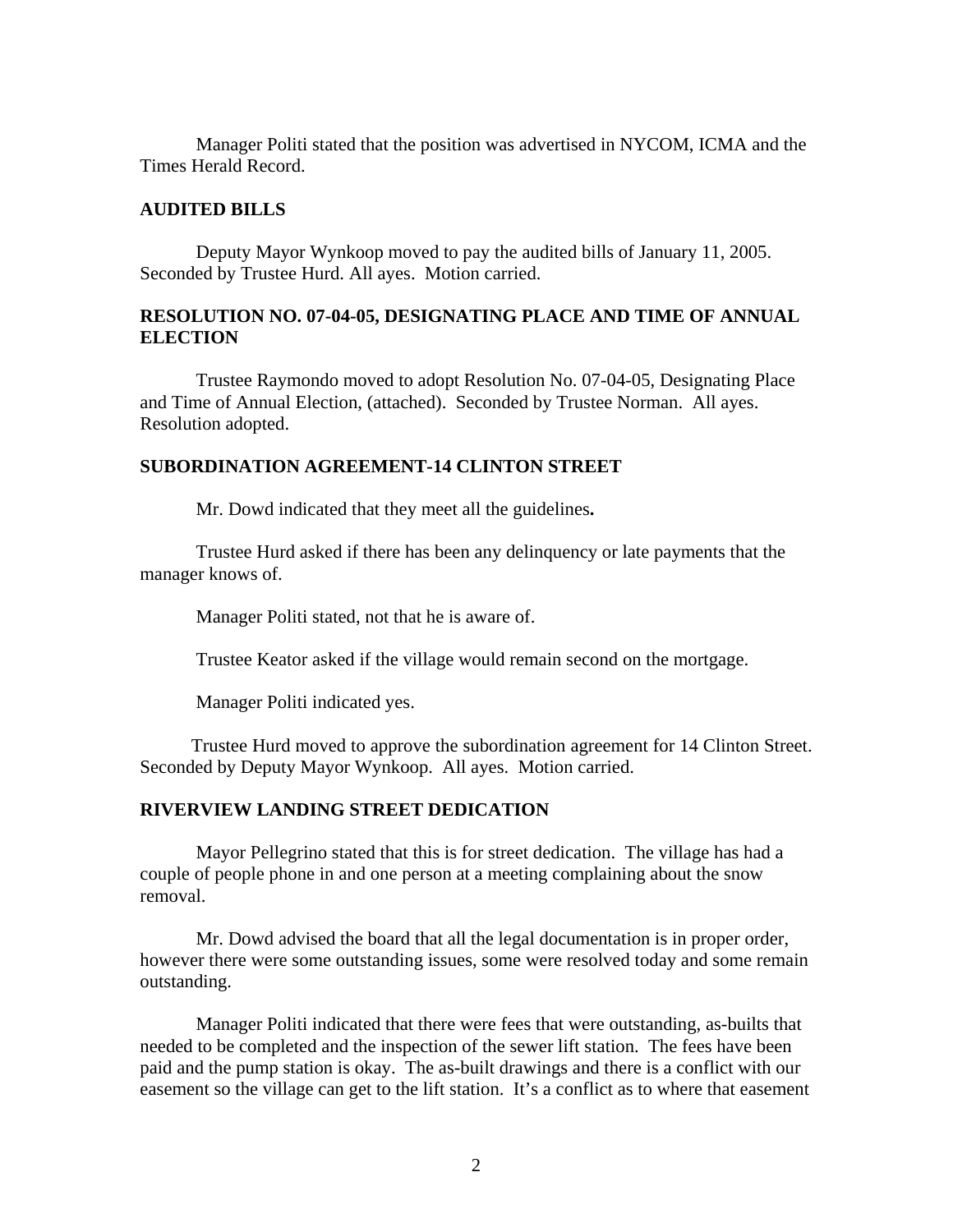lies if it's on a driveway or not. They were trying to get this cleared up before tonight. The engineer recommended the village wait until they figure out where that easement is. If that can get cleared he may ask the board to get together before the next meeting. Everything else is in place.

 Deputy Mayor Wynkoop asked if they can approve it contingent on the easement getting cleared up.

 Mr. Dowd indicated that you don't want to send the wrong message to the developer. He may believe that a conditional approval is an approval and then he may not plow. He told the developers attorney to make sure the developer plows.

 Manager Politi stated that the attorney is asking the developer to mark out exactly where that easement is, so we know if we can get passed that with a truck without impacting her driveway.

 Yanir Reba, Developer stated that they didn't make any changes to the easement. They followed the code. The driveway had to be where it was to be between the hydrant and the transfer station. There is a pin in the driveway showing line of easement towards the location of the pump station.

 Manager Politi asked that Mr. Reba mark it so the village can see it. There are some other items to be added to the as-built.

 Mr. Reba stated that his attorney told him that the only question was the pin and bushes.

 Manager Politi stated that would be the homeowner whether she has shrubbery in the easement or not.

#### **WATER METER BIDS**

Manager Politi stated that the water meter system went out to bid and it came in quite high. There was an estimate of \$550,000 and the bids came in over \$600,000 and \$700,000. He asked the board to reject the bids and then authorize rebidding the meters separately from installation and the read system itself. There will be two bids.

Trustee Raymondo stated now you're going to split it and it won't be a package.

Manager Politi stated that there is only one meter supplier in the area.

 Deputy Mayor Wynkoop moved to reject all bids for the water meter system. Seconded by Trustee Raymondo. All ayes. Motion carried.

 Trustee Hurd moved to rebid the water meter system separately, one for just meters and one for installation and reading system. Seconded by Trustee Norman.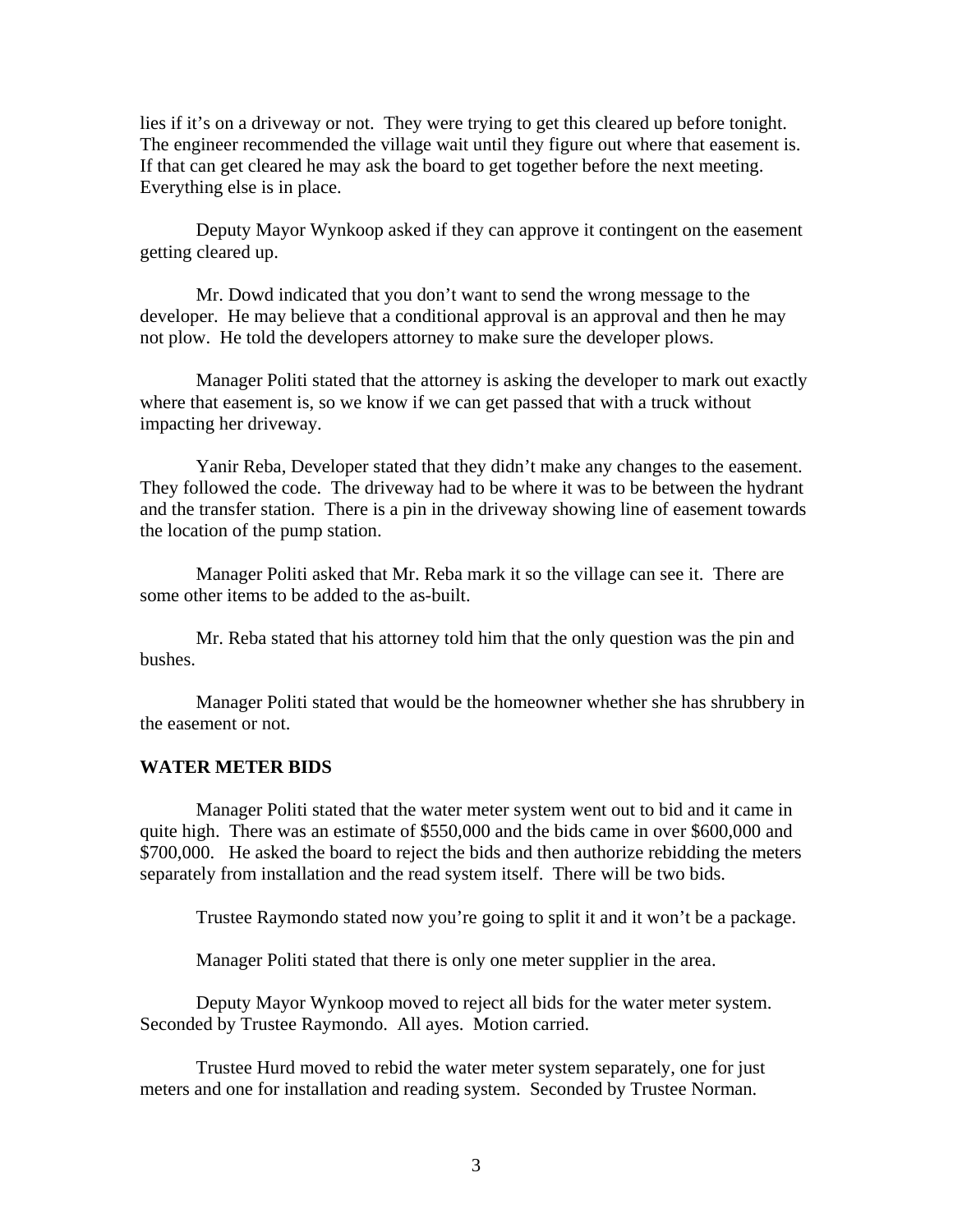Trustee Raymondo asked what happens if they separate the bids and it comes in at more than \$700,000.

Mr. Dowd indicated that they could reject it again.

 Trustee Raymondo suggested they postpone it and do some more research. His feeling is if they separate it they will get one price for one thing and one for the other thing and when you put them together it will be more than the original price.

All ayes. Motion carried.

## **36 SHERMAN AVENUE**

Mayor Pellegrino indicated that there have been some on going problems with the exterior and interior at 36 Sherman Avenue. The village has tried to work with Mr. Ronk directing him in ways where there is help; either through our grant writer or through county agencies and nothing is being done. It is time to move on this.

 Dean Stickles, Building Inspector explained that he invited as many family members to the meeting tonight to explain the situation and get an idea as to how the village can help this family. Mr. Barnes had a problem getting everyone together.

 Mr. Dowd explained that the village has noticed this building as an unsafe property and they put off making a decision where they would actually take into its own hands with there own crews, own contractors to try and fix the property up and then roll it onto the tax of the property. They were trying to work with Mr. Ronk and the family as far to see what more the village can do and a way to get financial aide to get the building fixed up. That is not happening for a number of reasons. The board has had this property before them for the last several years and most recently last spring and the board has waited all this time and nothing has happened. The village can take action against the property, make repairs and charge it back to the taxes. Then if they can't pay the taxes they actually lose the property. The village is trying to work with the owners to see what they can do. Then the board can decide what they can do, or has to do to get this property cleaned up.

 Grace Schoonmaker stated for three years her mother tried to sign the house over to their brother. She and her older brother feel they should sell the property. They have someone interested in buying it as is.

Mr. Dowd asked how many family members are here tonight.

Ms. Schoonmaker stated four.

 Mary Wood stated that there are four here tonight, but there are actually five family members. There are two in the decision that wants to sell, they want money. Her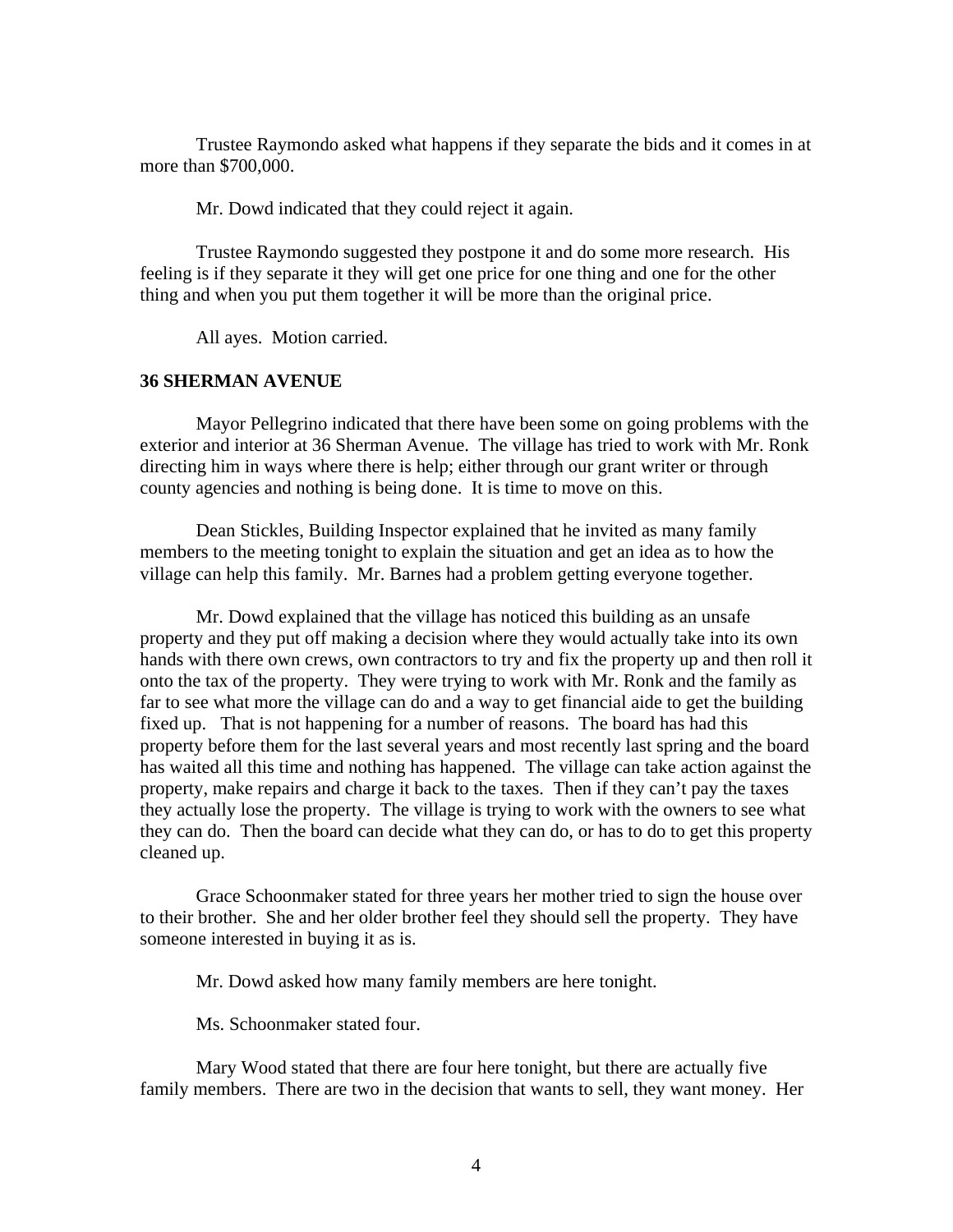brother has lived in that house. Yes, that house needs to be fixed; it needed to be fixed when her mother was alive. She did talk to Mr. Barnes and they came to a decision that maybe they could help her brother. Her mother wanted her brother to live there, but she passed away before she could get anything done. She spoke to social security and they said being he can prove he's lived there all his life as his home to live in, as long as the family is in agreement to leave him there that is fine. Mr. Barnes spoke about the village helping him to restore to house to make it livable. He said the only way they could do that is if all the family members agreed on it and he said the only way they could do that is if all of them got together to agree on it. She knows that her older brother and older sister will not agree on it. She doesn't care if she gets anything out of the property. This is what her mother would have wanted. She would have wanted her brother to live there as long as he could. Mr. Barnes said that maybe he could get them a lawyer where the lawyer could put it in writing that if they sign the house over to the brother and there would be a stipulation that if he ever sold the house everybody would get their cut. Meanwhile he would be responsible for the bill to have the house restored. Her other sister said she didn't mind signing something as long as she isn't responsible for this loan.

Mr. Dowd asked who was paying the taxes.

 Ms. Wood stated that her brother is. She would hate to see her brother on the street. She would like to talk in private as a group if they could.

 Ms. Schoonmaker stated that when her husband was alive he was willing to help her mother fill the papers out. Her mother told her husband that she didn't dare fill the papers out because he was fixing the house up from day one.

 Ms. Wood stated that the village has approached her mother with this program and she was afraid to sign for the loan.

Deputy Mayor Wynkoop asked if everybody has part ownership in that.

 Mr. Dowd stated that since there is no will each of the five children would have 1/5 interest in it.

 Trustee Hurd asked if that was what was preventing the borrowing of money from the fund.

 Mr. Dowd stated that in order for the village to give them a loan all owners would have to sign.

Trustee Hurd stated that all owners aren't willing to sign.

 Mr. Ronk asked if they could make it that he is solely responsible for the loan. He is willing to do that.

Trustee Hurd asked if there were other sources of non loan type monies.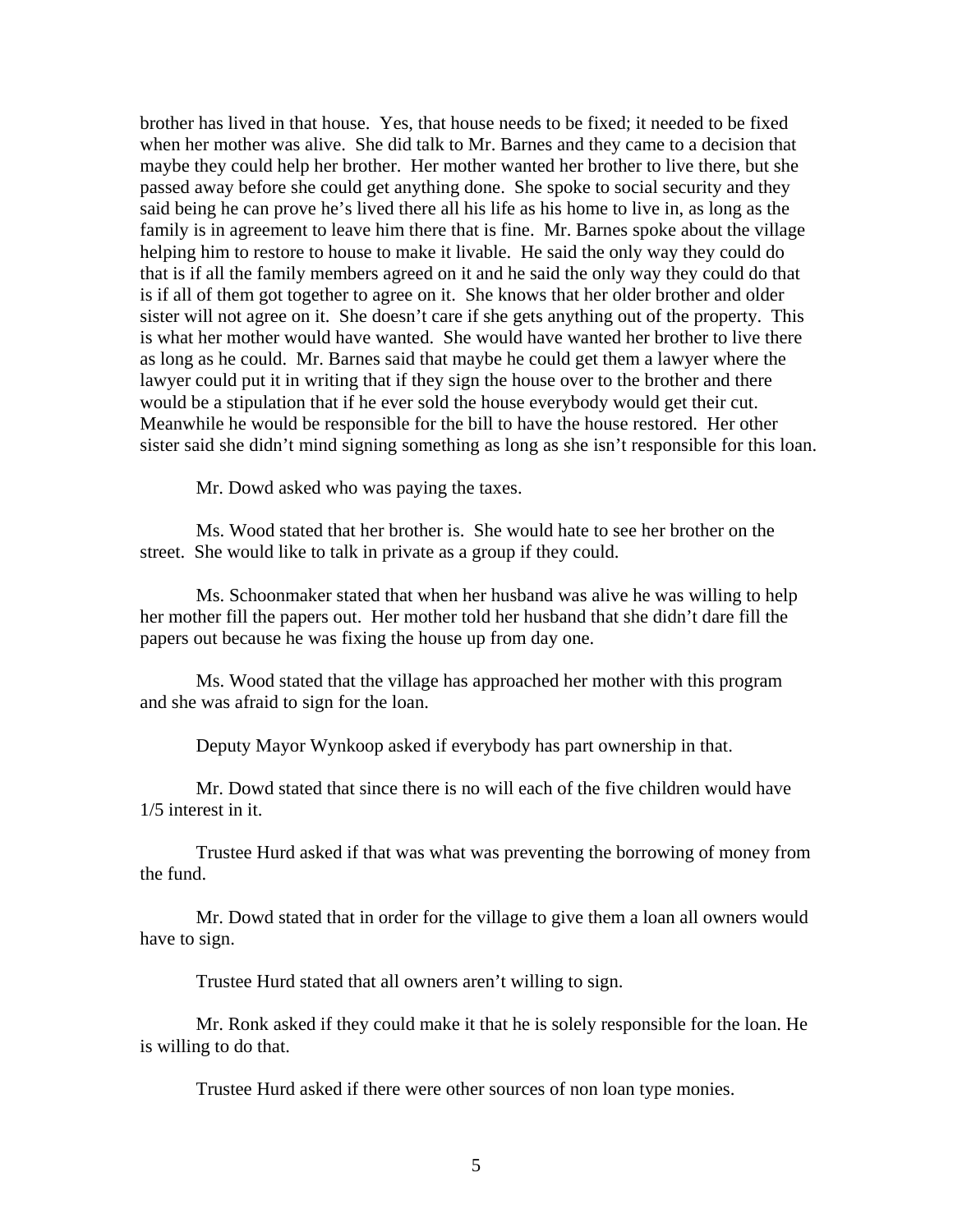Deputy Mayor Wynkoop indicated that all five siblings would have to agree to it and they are not.

 Trustee Raymondo stated that he thinks there is a program in the county that they can get money from.

 Trustee Hurd stated, lets say that they are not able to come to a resolution among themselves and the village is forced to make the repairs and the cost are added to their taxes and the taxes come due that means they could have their home sold at tax sale and the proceeds come out of that and they would get whatever is left.

 Mr. Dowd stated that the county would pay the village and the county would have the lien on the property and the county would sell it. Once the county takes title they don't have anything.

 Mr. Stickles asked if the siblings could all agree to sit down with Mr. Barnes and have Mr. Barnes explain all the factors that go into it so that maybe Jim could have the house and get the loan.

Mr. Ronk stated that he has met with Mr. Barnes who has tried to help him.

Ms. Wood stated that she would like to get together with Mr. Barnes.

 Mayor Pellegrino asked if as a group they would be willing to meet with Mr. Barnes.

They indicated that they would.

Trustee Hurd asked if there was a mortgage on their property right now.

Ms. Wood stated no.

 Trustee Hurd asked if the house was mortgagable and could they all sell Mr. Ronk their interest.

Ms. Wood stated that she doesn't know if he could.

 Mayor Pellegrino stated that the best thing they could do is to get one spokes person and get together with Mr. Barnes as a group and work with him. They have to work quickly.

 It was the consensus of the board to give the Ronk family 30 days to get together and report back on February  $8<sup>th</sup>$ .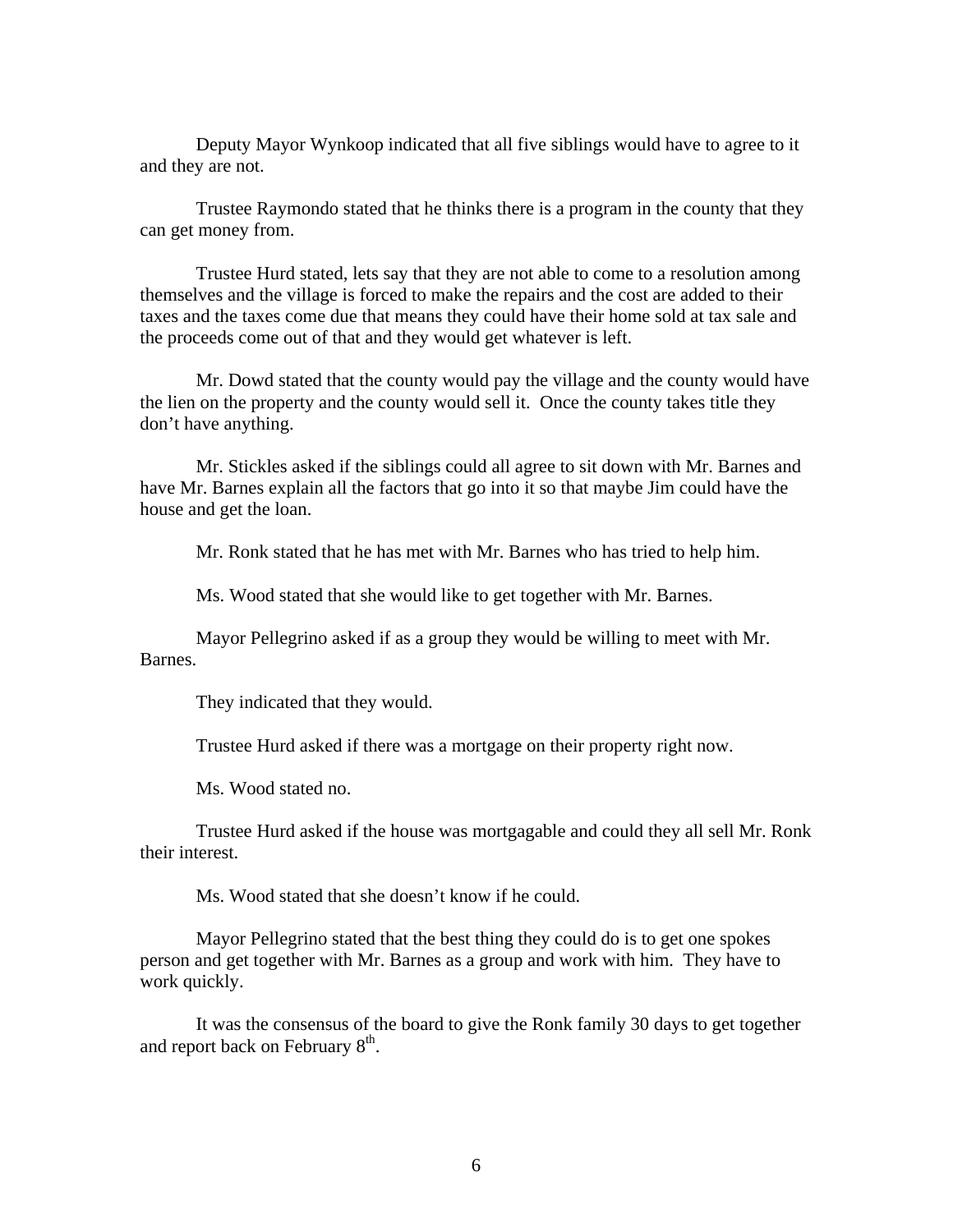### **BAND STAGE REPLACEMENT DESIGN**

Manager Politi stated that the board received a letter from the Walden Rotary regarding the band stage replacement design. They are proposing a pole barn style building.

 Trustee Hurd indicated that this will be the first thing you see when you're entering the park. This is something that should be in the back of the park and a pavilion, not a performing arts building.

 Mayor Pellegrino asked if this would be a performing arts building used eight times a year or something where the rail trail will be and people will come in as a family and get out of the rain.

Manager Politi explained the concept.

Mayor Pellegrino suggested the board take a look at the pavilion in Montgomery.

 Manager Politi stated that the stage will cost \$36,000 to \$47,000. There is a grant for \$20,000 and the Rotary is willing to give the other \$20,000. The Rotary is trying to do something for their  $100<sup>th</sup>$  anniversary and this is what they would like to see.

It was the consensus of the board to go look at the pavilion in Montgomery.

Mr. Millspaugh stated that they were trying to find a dual purpose.

 Trustee Hurd stated that the other design was a wrap design that wrapped around with the stage and it fit the site better.

 Manager Politi stated that they feel the storage pieces will create a cost that is more than we want to do.

Trustee Raymondo asked what if the village comes up with their own design.

Manager Politi stated that they want a multi use structure. There is a time frame.

Mr. Millspaugh stated that they want to start by March or April.

 Manager Politi stated that every time he goes to another design it comes back a pavilion.

 Trustee Hurd stated that when they discussed it he said if they wanted to do a picnic pavilion and they were thinking that would be more appropriate in a picnic area and not right in the front. The area behind the basketball courts would be more conducive to a picnic pavilion then the front site.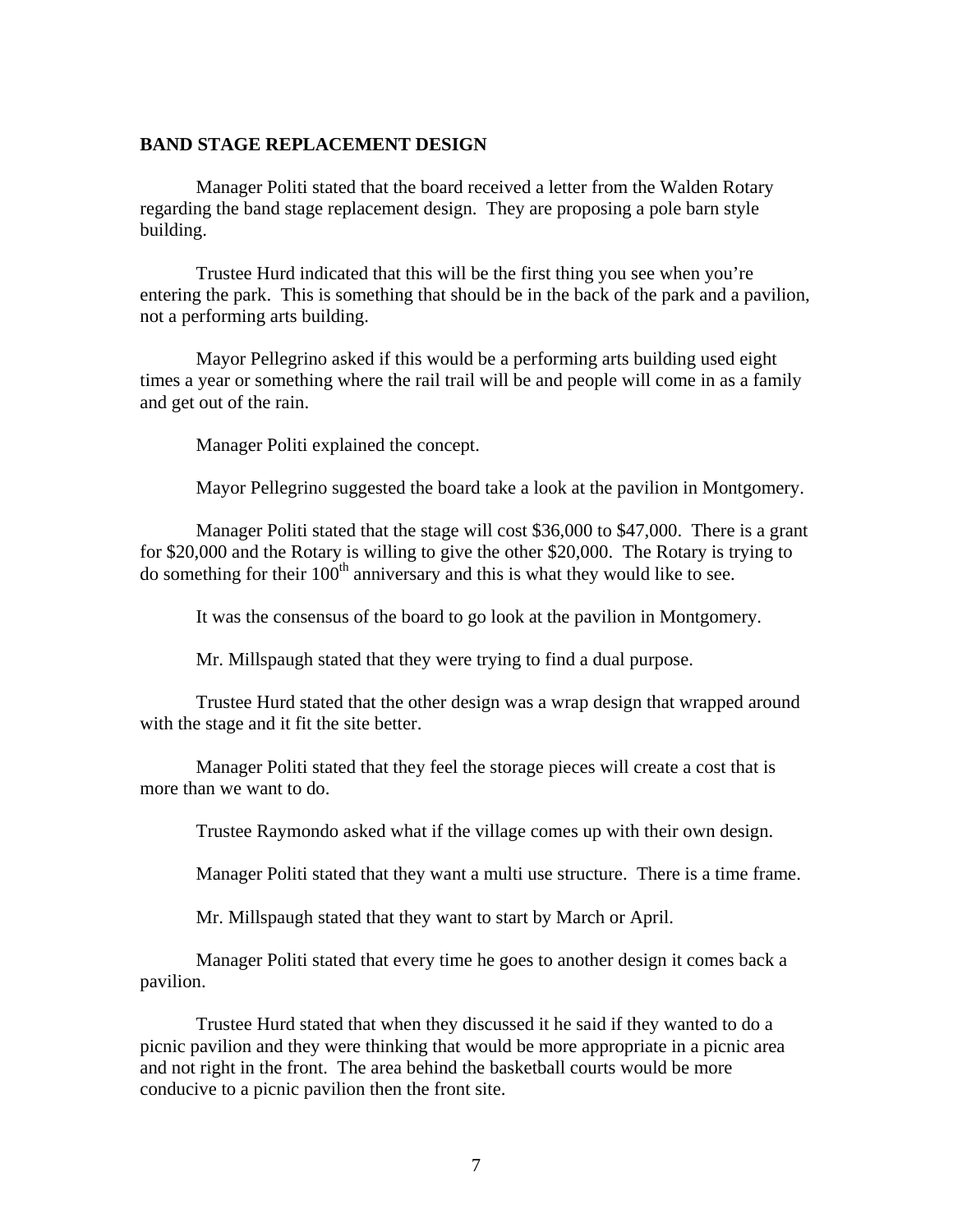Manager Politi stated that the site behind the basketball courts at times gets water.

 Trustee Keator stated that the concept is a good idea. The roof line is bothering her.

Trustee Hurd stated that maybe one of the local architects would have some suggestions.

## **VILLAGE MANAGER'S REPORT**

Manager Politi reported the following:

- The Comprehensive Plan public hearing was noticed in the Times Herald Record on January 7<sup>th</sup> and there will be a display ad in the Wallkill Valley Times tomorrow.
- Town of Montgomery Chamber of Commerce was able to get a calendar of the village events for the sesquicentennial.
- A formal letter was received from the Orange County Land Trust, \$20,000 grant. It is a matching grant. Mr. Sumner is trying to get an additional grant of \$15,000 which will be part of the match.
- There is memo from the Building Inspector regarding the Key Bank
- Bids for tree removals are attached showing that we do use more than one tree removal service.
- The Building Inspectors year end report is ready and anyone can see a copy.

## **BOARD COMMENTS**

 Trustee Norman asked the Chief of Police, if the police department still uses the bull horn for snow emergencies?

Chief Holmes stated that they don't.

Trustee Norman stated that she was told that they used it on East Avenue.

 Trustee Norman further asked if it would be possible to use the fire horn to notify the people in the village of a snow emergency.

 Trustee Hurd stated that some communities sound the horn a certain way if there is a snow emergency.

 Chief Holmes stated that what happened before is people would complain that they put their cars in their driveways so why do they have to get woken up. There could also be an issue in court if the horn, for some reason, doesn't go off.